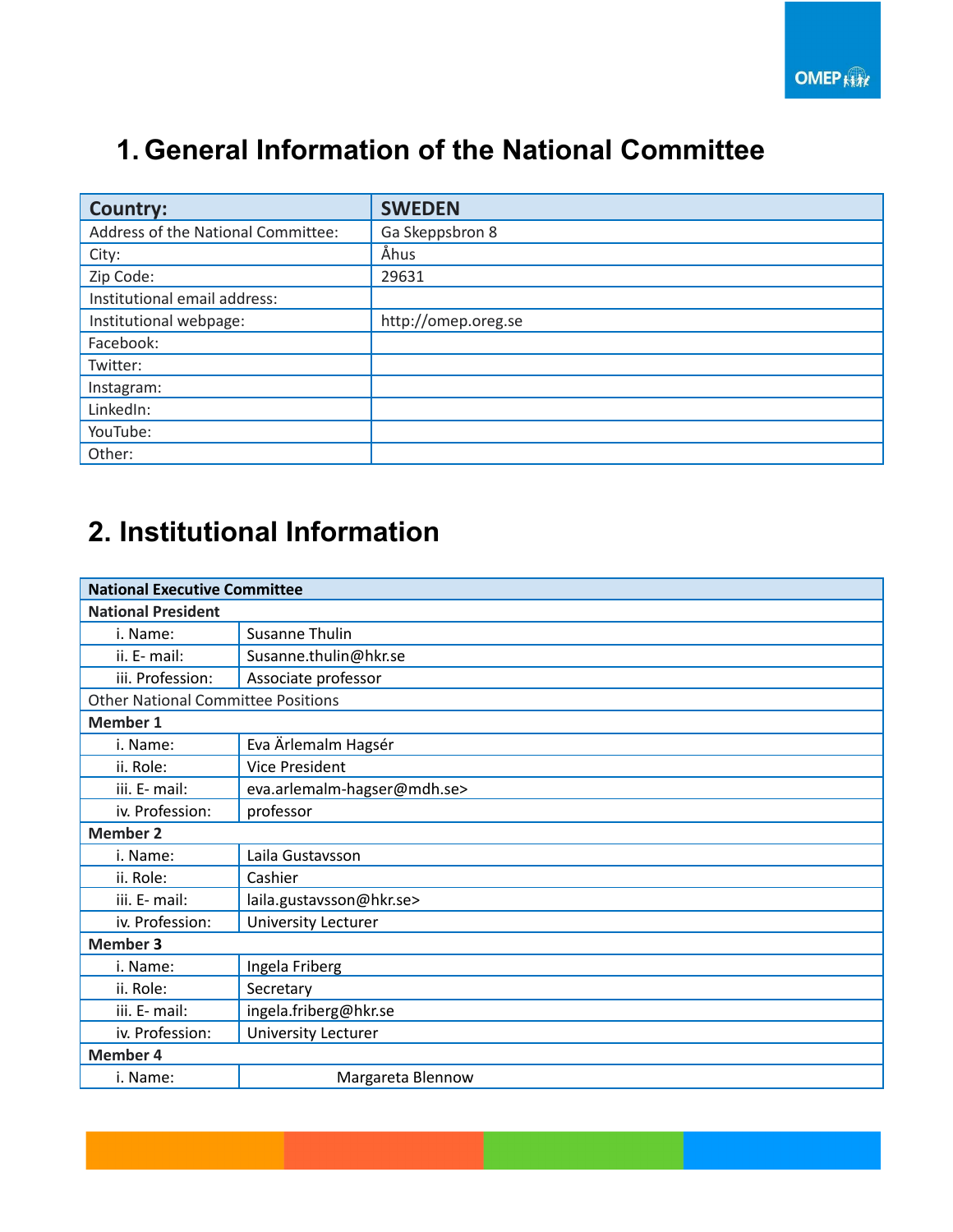#### **OMEP Kitt**

| ii. Role:       | Ordinary member                                                       |
|-----------------|-----------------------------------------------------------------------|
| iii. E- mail:   | Blennow Margareta <mrblennow@gmail.com>;</mrblennow@gmail.com>        |
| iv. Profession: | Medical doctor                                                        |
| <b>Member 5</b> |                                                                       |
| i. Name:        | Anette Hellman                                                        |
| ii. Role:       | Ordinary member                                                       |
| iii. E- mail:   | anette.hellman@ped.gu.se                                              |
| iv. Profession: | Associate professor                                                   |
| <b>Member 6</b> |                                                                       |
| i. Name:        | <b>Erica Strand</b>                                                   |
| ii. Role:       | Ordinary member                                                       |
| iii. E- mail:   | Erica Strand <annaericastrand@gmail.com>;</annaericastrand@gmail.com> |
| iv. Profession: | Head master                                                           |
| <b>Member 7</b> |                                                                       |
| i. Name:        | Therese Saksö                                                         |
| ii. Role:       | alternate                                                             |
| iii. E- mail:   | therese.sakso@academedia.se>                                          |
| iv. Profession: | Medical doctor                                                        |
| <b>Member 8</b> |                                                                       |
| i. Name:        | Ingrid Engdahl                                                        |
| ii. Role:       | alternate                                                             |
| iii. E- mail:   | ingridengdahl@gmail.com                                               |
| iv. Profession: | Associate professor                                                   |
| <b>Member 9</b> |                                                                       |
| i. Name:        | <b>Ulla-Britt Larsson</b>                                             |
| ii. Role:       | alternate                                                             |
| iii. E- mail:   | ullabritt.larsson@ubmail.se                                           |
| iv. Profession: | Senior headmaster                                                     |
| Member 10       |                                                                       |
| i. Name:        | Shirin Fazel-Zandy                                                    |
| ii. Role:       | alternate                                                             |
| iii. E- mail:   | shirin zandy@hotmail.com>                                             |
| iv. Profession: | Psychologist                                                          |
| Member 11       |                                                                       |
| Name            | Elisabet Nyleus                                                       |
| Role            | alternate                                                             |
| E-mail          | nyleuselisabet@gmail.com                                              |
| Profession      | Rhythm teacher                                                        |

### **3. Information on the members of the National Committee**

**1. OMEP** members by membership type  $\vert$  Quantity